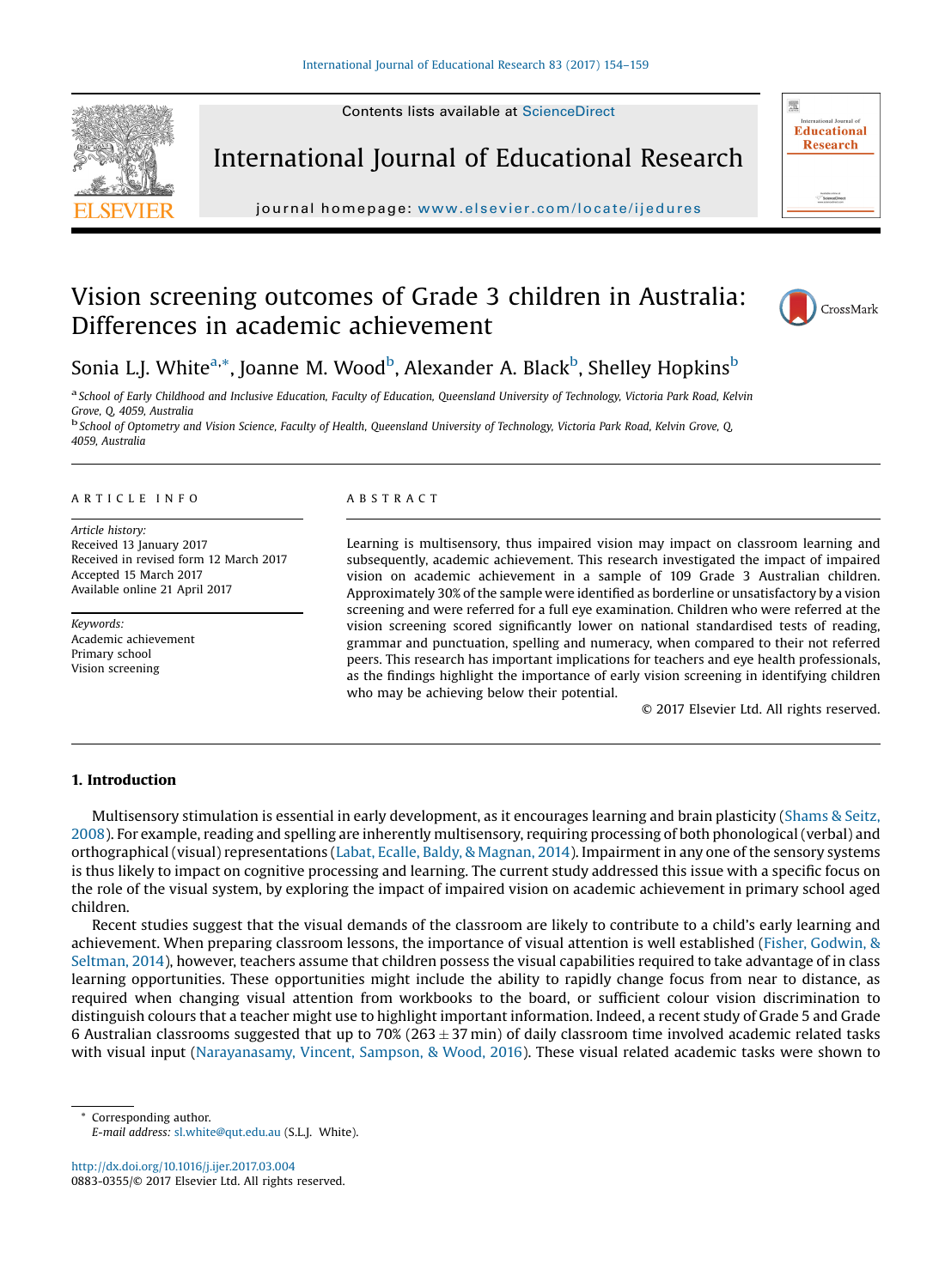largely involve near tasks (47%), distance tasks (29%), distance to near tasks (15%), and computer tasks (9%) [\(Narayanasamy](#page-5-0) et al., [2016](#page-5-0)). For example, children who are long sighted and not wearing appropriate spectacles (uncorrected hyperopia) may experience blurred vision at near and eye strain, which could affect their ability to complete near tasks (e.g. reading), which constitute a large proportion of academic related tasks, thus limiting their opportunities to learn and achieve their full potential. Indeed, [Thurston](#page-5-0) (2014) in his review of this area highlighted the importance of a visual system that is optimally focused (visual acuity and refraction), free of any eye disease, uses efficient and coordinated eye movements to scan and quickly change focus over a range of working distances, with appropriate cortical integration and processing of visual input. These key visual components are necessary before any higher level cognitive processing can occur ([Paivio,](#page-5-0) 2013).

While a large body of research has investigated the impact of vision impairment on academic achievement in school aged populations, the findings are mixed and dependent on which specific visual functions were assessed and the academic outcome measures employed (e.g. [Hannum](#page-5-0) & Zhang, 2012; Kulp et al., 2016; Ma et al., 2014; [Roch-Levecq,](#page-5-0) Brody, Thomas, & [Brown,](#page-5-0) 2008; Yi et al., [2015\)](#page-5-0). Given the importance of multisensory stimulation in early reading development, the Vision in Preschools – Hyperopia in Preschoolers (VIP-HIP) Study (Kulp et al., [2016](#page-5-0)) reported interesting findings regarding the role of accurate visual focusing on literacy performance, particularly in light of the relatively high level of near work involved in modern classrooms ([Narayanasamy](#page-5-0) et al., 2016). Kulp et al. [\(2016\)](#page-5-0) found that overall, preschool children with uncorrected hyperopia scored significantly worse on the Test of Preschool Early Literacy (TOPEL) when compared to children who were emmetropic (no refractive error). Further analysis of the TOPEL subtests (print knowledge, definitional vocabulary and phonological awareness) showed that children with uncorrected hyperopia performed significantly worse on the print knowledge subtest (Kulp et al., [2016](#page-5-0)). This indicates that uncorrected vision impairment may differentially contribute to learning outcomes dependent on the visual demands of specific tasks. For example, print knowledge requires visual identification and distinguishing of written letters (e.g. distinguishing  $p$ ,  $d$ ,  $q$ , and  $p$ ) and words, whereas the phonological awareness subtest is conducted verbally with no written (visual) element. In a study of Grade 4 and Grade 5 Chinese children, Yi et al. [\(2015\)](#page-5-0) reported that 24% had reduced habitual visual acuity and that poor vision was associated with reduced mathematics achievement. Importantly, in both the Kulp et al. [\(2016\)](#page-5-0) and Yi et al. [\(2015\)](#page-5-0) studies only one academic domain was selected as an indicator of overall academic achievement. The association between vision impairment and academic achievement therefore requires further detailed examination across multiple academic domains that involve a range of visual demands.

Another area that represents a gap in evidence is the wide variation in the vision screening protocols used to assess children in the early stages of school. Many vision screenings concentrate on assessment of distance vision, with minimal consideration of near visual functions, which are arguably the visual skills most relevant to classroom performance (Hopkins, Sampson, [Hendicott,](#page-5-0) & Wood, 2013). In [Hopkins](#page-5-0) et al's (2013) review of children's vision screenings, it was demonstrated that the eye conditions most commonly targeted were amblyopia (lazy eye) and its risk factors, focusing errors, colour vision deficiencies and eye disease. This review concluded that there is a lack of a universally agreed policy or strategy around children's vision screenings in Australia and other countries, most likely due to the paucity of evidence available on which to base screening protocols ([Hopkins](#page-5-0) et al., 2013). Importantly, early detection of visual problems depends on and impacts upon both education and optometry professionals. Vision screening of a large sample (n=2697) of Australian children aged 3-12 years, identified approximately 27% of children (n=669) as having borderline and unsatisfactory visual outcomes, with nearly 20% being referred for further assessment, while 7% were already under the care of an eye care professional (Junghans, Kiely, [Crewther,](#page-5-0) & Crewther, 2002). In the majority of cases, children were referred because of binocular vision anomalies (poor eye coordination), focusing errors or a combination of the two, which all contribute to a child's visual efficiency and ability to achieve comfortable, clear, single vision. Given that around 1 in 4 children were identified as having vision problems in these screenings (between 20% and 30%) [\(Junghans](#page-5-0) et al., 2002), it is possible that they may also have experienced difficulties with the visual demands of school based learning, resulting in academic achievement that was below their true potential.

The present research addressed some of the gaps in knowledge regarding the association between vision screening outcomes and academic performance in primary school children. The aim of this study was to undertake a clinical vision screening assessment in a cohort of Grade 3 children, to identify those with uncorrected vision problems, including assessment of both distance and near visual function. The links between the referral outcomes of the vision screening and academic achievement were explored using a national standardised test related to early literacy and numeracy.

# 2. Methods

# 2.1. Schools

Three schools agreed to participate in this study through contact by the authors at a regional cluster meeting. The schools were medium large government primary schools from the outer north metropolitan region of Brisbane, Australia, each with enrolments of above 500. All three participating schools had Index of Community Socio-Economic Advantage (ICSEA) values between 940 and 986; all below the national mean of 1000. The ICSEA values are derived from both community- and childlevel data. Child-level data includes parent occupation and education, while community-level data includes remoteness and percent Indigenous enrolment. With a national mean of  $1000 (\pm 100)$ , ICSEA values range from approximately 500 (schools with children with extremely educationally disadvantaged backgrounds) to approximately 1300 (schools with children with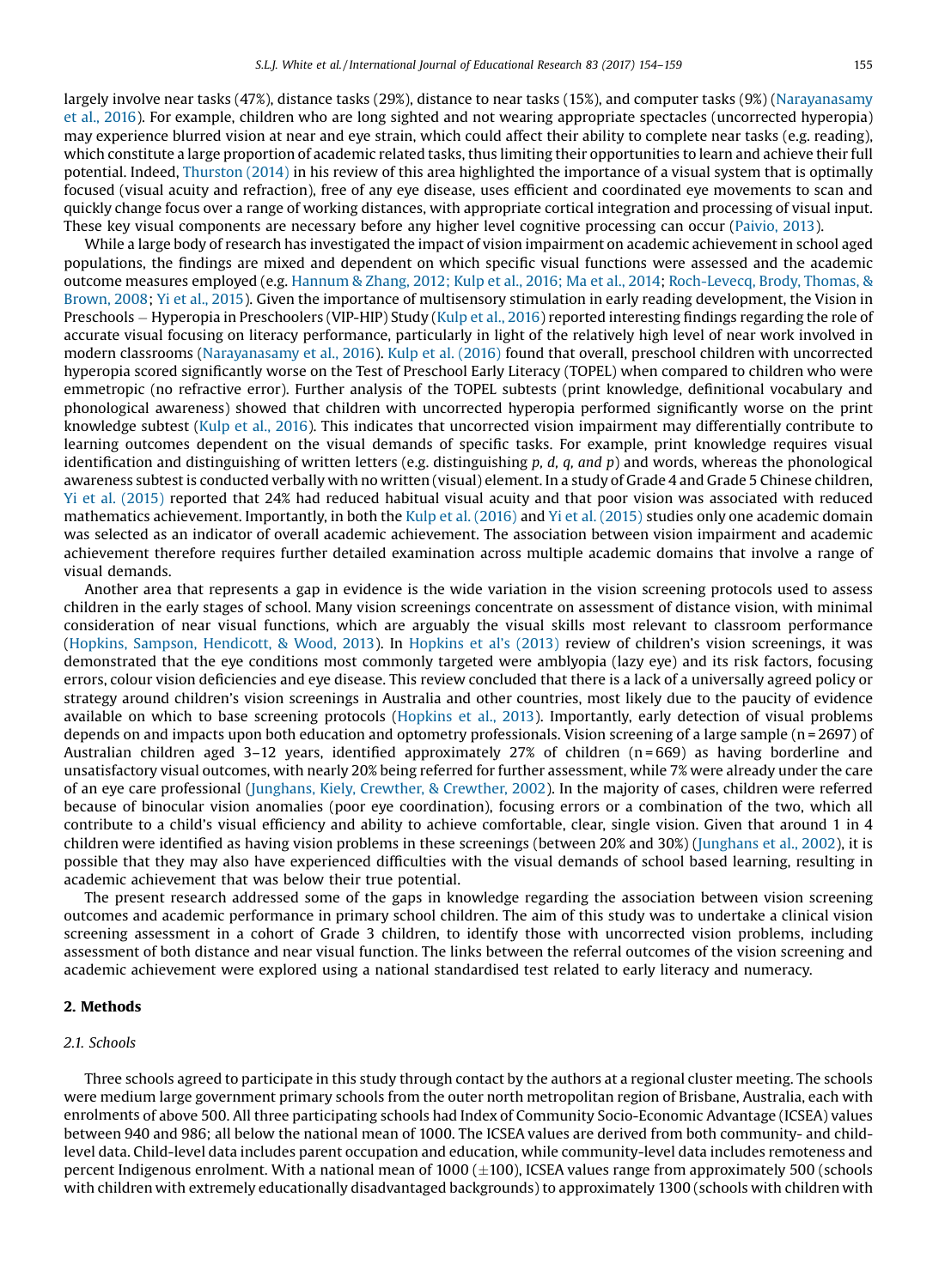very educationally advantaged backgrounds). The ICSEA for each participating school was used to enable fair and meaningful comparison of academic performance between schools with similar children enrolled (Australian [Curriculum,](#page-5-0) Assessment and Reporting [Authority,](#page-5-0) 2015).

# 2.2. Participants

In the three primary schools, all Grade 3 children  $(n = 282)$  were invited to be involved in the research project. A total of 109 Grade 3 children (mean age:  $8.7 \pm 0.3$  years; range: 8.1 years to 9.5 years; 61 females; 48 males) agreed to participate in the study and completed all aspects of data collection. Consent was obtained from both parent/guardian and child.

# 2.3. Ethics

All procedures in this research were conducted in accordance with the ethical standards of the institutional and national research committee. The study was approved by University Human Research Ethics Committee which operates within the Australian National Statement on Ethical Conduct in Human Research (National Health and Medical [Research](#page-5-0) Council, 2015). Approval to conduct research in Queensland State Schools was also granted by the Queensland Government, Department of Education and Training.

# 2.4. Vision screening

Each child underwent a vision screening performed by optometry students closely supervised by an experienced paediatric optometrist. A brief case history was obtained to document any relevant eye symptoms. The following vision tests were performed as part of the screening: distance vision in each eye using a standard letter chart at four metres (distance visual acuity), distance vision through plus (+1.50D) lenses (a test for hyperopia), retinoscopy (a measure of focusing or refractive error, such as hyperopia, myopia or astigmatism), colour vision assessment (Ishihara test), stereo vision (depth perception) using a Titmus stereotest (graded circles and fly), binocular vision testing (eye coordination) using a cover test, and an ocular health screen through direct ophthalmoscopy. All vision tests were undertaken with a child's existing spectacles, if used in the classroom. Screening outcomes were classified as satisfactory, borderline or unsatisfactory, guided by the clinical findings from the screening tests. Potential reasons for a borderline or unsatisfactory classification included focusing errors (refractive error) and reduced distance vision (visual acuity), presence of binocular vision anomalies, abnormal ocular health and/or colour vision defects. The supervising optometrist examined the clinical findings for each child on a case-by-case basis, and made a clinical decision regarding whether the child should be referred (either unsatisfactory or borderline) for a full eye examination or not(satisfactory). This approach was based on the Orinda Modified Clinical Technique, which has been reported to have very high levels of specificity and sensitivity (Blum, Peters, [Bettman,](#page-5-0) Fellows,& [Johnson,1959](#page-5-0)). For the current study, determination of the screening outcomes was based on the complete clinical profile of each child, using similar cut-off values to those adopted by [Junghans](#page-5-0) et al. (2002).

# 2.5. Achievement

For each child, scaled achievement scores were collected from the National Assessment Program for Literacy and Numeracy (NAPLAN). NAPLAN is a standardised suite of tests completed by all Australian children in Grades 3, 5, 7 and 9. NAPLAN is not focused on content, but rather literacy and numeracy developed throughout schooling and is linked to the Australian Curriculum. There are five subtests that are completed in four testing sessions: reading, writing, language conventions (spelling, grammar and punctuation) and numeracy. Each testing session is around 45mins in duration, formally administered in each school with scoring completed by the test administration authority in each state. The administering body of NAPLAN, Australian Curriculum, Assessment and Reporting Authority (ACARA) reports children's results as scaled scores ranging from 0 to 1000, with corresponding bands 1–10, which indicates how children perform compared to established national standards, mapped across Grade 3 to Grade 9.

The children in the current study completed all Grade 3 NAPLAN subtests, which are reported to have good internal reliability (reading  $\alpha$  = 0.88; writing  $\alpha$  = 0.96; spelling  $\alpha$  = 0.92; grammar and punctuation  $\alpha$  = 0.79; and numeracy  $\alpha$  = 0.86; Australian [Curriculum,](#page-5-0) Assessment and Reporting Authority, 2015). The NAPLAN assessments were completed over two consecutive days in May, approximately four months prior to the vision screening.

# 2.6. Data analysis

All statistical analyses were completed using SPSS (ver 23.0, [www.ibm.com/spss](http://www.ibm.com/spss)). Descriptive statistics were used to describe NAPLAN performance across all tests (reading, writing, spelling, grammar and punctuation, numeracy). Univariate analysis of covariance was conducted to examine the differences between the NAPLAN test scores between children with different vision screening outcomes (referred or not referred), with adjustment for potential covariates of ICSEA and age.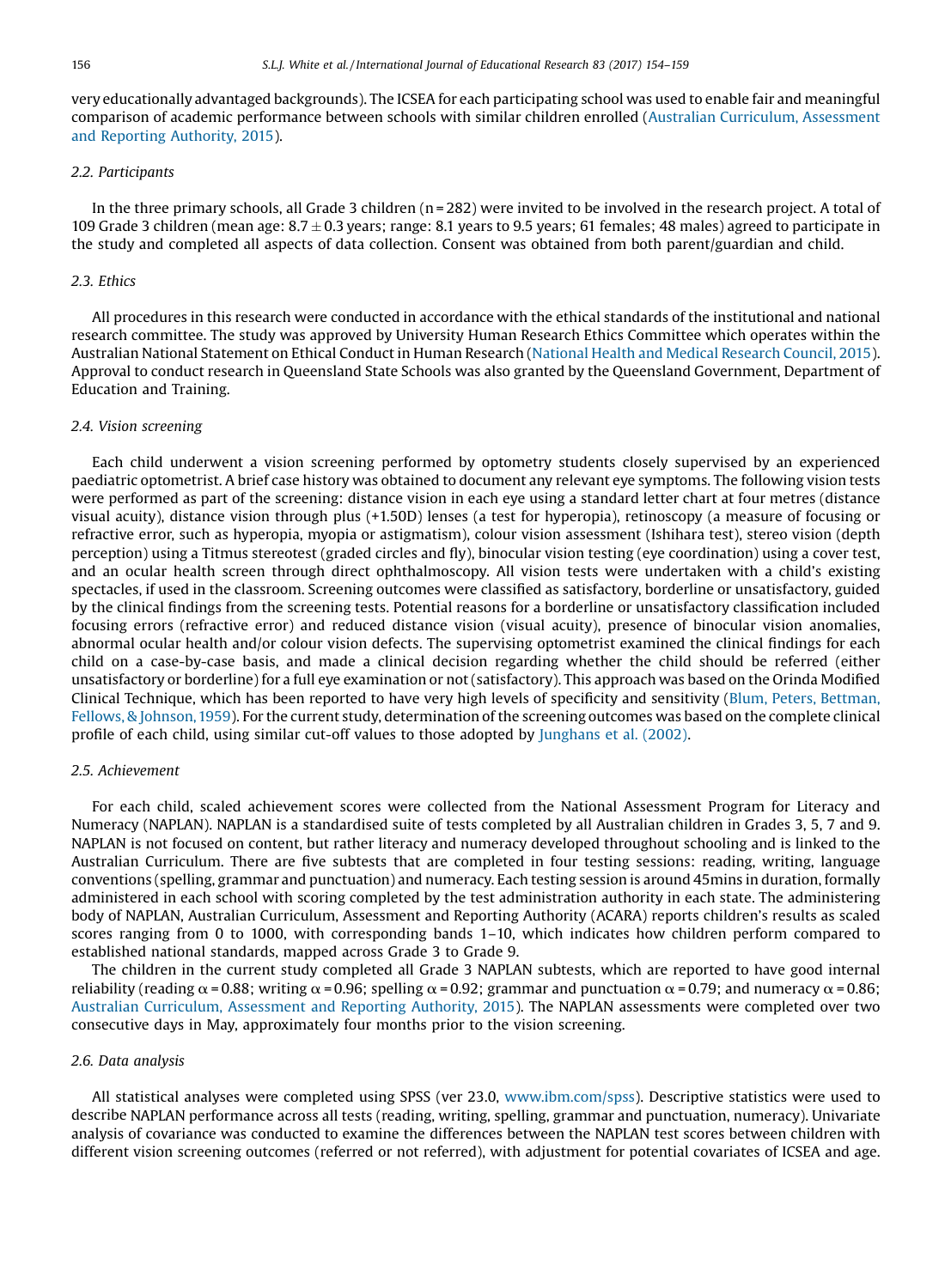# 3. Results

## 3.1. Vision screening

The vision screening identified 27 children (24.8%) who were classified as unsatisfactory, and six (5.5%) who were classified as borderline. All of these children  $(n=33, 30.3%)$  were subsequently referred for a full eye examination. The primary reasons for referral included focusing errors (refractive error) and reduced visual acuity ( $n = 21$ ), presence of binocular vision anomalies (n=7), abnormal ocular health (n=3) and presence of colour vision defects (n=2).

### 3.2. Vision screening and achievement

Overall, the children in the whole sample were achieving below national means for the Grade 3 NAPLAN assessments, however, when compared to schools with similar ICSEA, their NAPLAN scores were within a similar range (Table 1). In all components of the NAPLAN tests, those children who were referred for a full eye examination (unsatisfactory or borderline from the vision screening) scored lower than the children who were not referred. In the ANCOVA models adjusting for age and ICSEA, scores for all NAPLAN tests, except writing, were significantly lower (worse performance) in children who were referred, compared to those who were not referred  $(p < 0.04$ ; Table 1). The largest difference identified between the two groups was for the grammar and punctuation test, where children who were referred were nearly 57 units lower in their NAPLAN scaled scores. Similarly, the children who were referred were 47 and 46 units lower in spelling and numeracy scaled scores, respectively, when compared to their peers who were classified as satisfactory for the visual screening. Interpreting these significant differences in terms of NAPLAN achievement bands, the group mean for the children who were referred sits within band 3, while the group mean for the children who were not referred was a single band higher (band 4; Table 1).

# 4. Discussion

This research demonstrated that the academic achievement of Grade 3 children referred following a vision screening was significantly lower on national standardised tests of literacy and numeracy, when compared to children not requiring a referral. In our cohort, approximately 30% were referred for a full eye examination because their vision screening outcomes were unsatisfactory or borderline. Children were predominantly referred for reduced visual acuity, potential uncorrected refractive error and problems with eye coordination. The proportion of referrals identified in our study (around 30%) is slightly higher than vision screening fail rates reported in other studies both from Australia and internationally (e.g., [Junghans](#page-5-0) et al., 2002; Yi et al., 2015). This variability may be attributable to regional or age related variations. For example, the current finding is for children in Grade 3 with a mean age of  $8.7 \pm 0.3$  years, whereas another Australian study conducted in a different region [\(Junghans](#page-5-0) et al., 2002) had a larger sample of children but across 3–12 years of age and reported a lower 20% referral rate. Notably, the schools included in the current research fell within a lower socioeconomic age category, where there is often a higher prevalence of uncorrected visual impairment (e.g., Majeed, Williams, Northstone, & [Ben-Shlomo,](#page-5-0) [2008](#page-5-0)).

Importantly, the children referred for a full eye examination scored significantly lower than those children who were not referred in all NAPLAN subtests, except writing. The lower scaled scores and achievement bands suggest that visual difficulties may be limiting classroom learning opportunities and impacting on the academic competencies of the children in the present study. The widest achievement gap between referred and not referred children was evidentin the assessments of spelling and grammar and punctuation. In language conventions (spelling, grammar and punctuation) band 3 skills are

#### Table 1

Comparison of NAPLAN assessment scaled scores based on vision screen outcome (total sample and referred/not referred groups), including schools with similar ICSEA and the Australian national mean.

| Subtest                          | Total Sample<br>$M \pm SD$<br>$n = 109$ | Referred<br>Group<br>$M \pm SD$<br>(band <sup>a</sup> )<br>$n = 33$ | Not referred Group $F(1,105)$<br>$M \pm SD$<br>(band <sup>a</sup> )<br>$n = 76$ |       | p    | $\eta_{\rm p}^2$ | Schools with similar ICSEA<br>(ACARA, 2015a, 2015b) | National mean<br>(ACARA, 2015a, 2015b) |
|----------------------------------|-----------------------------------------|---------------------------------------------------------------------|---------------------------------------------------------------------------------|-------|------|------------------|-----------------------------------------------------|----------------------------------------|
| Reading                          | $392 \pm 97$                            | $365 \pm 82$<br>(band 3)                                            | $404 + 101$<br>(band 4)                                                         | 4.568 | .035 | .04              | 388-414                                             | 418                                    |
| Writing                          | $379 \pm 65$                            | $369 \pm 60$<br>(band 3)                                            | $383 \pm 67$<br>(band 3)                                                        | 1.787 | .184 | .02              | 376-398                                             | 402                                    |
| Spelling                         | $392 \pm 94$                            | $359 \pm 98$                                                        | $406 \pm 90$                                                                    | 5.964 | .016 | .05              | 381-405                                             | 412                                    |
| <b>Grammar &amp; Punctuation</b> | $399 \pm 93$                            | (band 3)<br>$360 \pm 107$                                           | (band 4)<br>$416 \pm 81$                                                        | 9.920 | .002 | .09              | 391-418                                             | 426                                    |
| Numeracy                         | $383 + 78$                              | (band 3)<br>$351 \pm 70$<br>(band 3)                                | (band 4)<br>$397 + 78$<br>(band 4)                                              | 9.125 | .003 | .08              | 377-399                                             | 401                                    |

<sup>a</sup> Mean scaled scores for each group were used to determine corresponding achievement bands ([ACARA,](#page-5-0) 2014).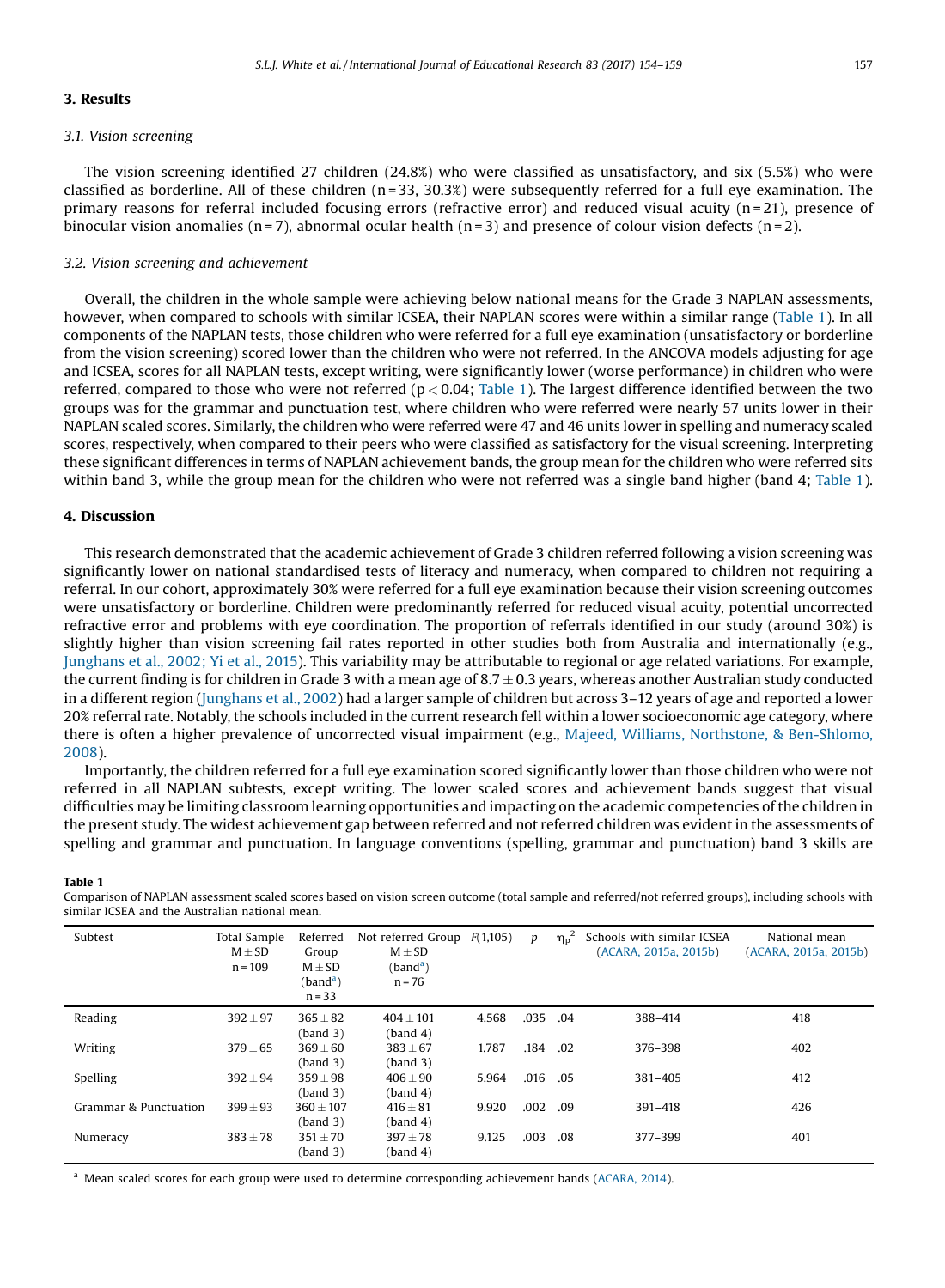described as identifying errors and correctly spelling one-syllable words and recognising written language conventions (capital letters, full stops and question marks) in short sentences, whereas band 4 skills are described as identifying errors and correctly spelling most one- and two-syllable words and recognising written language conventions (adjectives, pronouns and capital letters for proper nouns) in short sentences and speech [\(ACARA,](#page-5-0) 2015b). This comparison shows that the children who were not referred demonstrated more complex cognitive processing than children who were referred following a vision screening.

Our findings align to some extent with those of the VIP-HIP study (Kulp et al., [2016\)](#page-5-0), which found that 4 and 5 year old preschoolers with uncorrected hyperopia scored significantly worse on the print knowledge subtest of the Test of Preschool Early Literacy, compared to emmetropic children (with no refractive error). In the current study and the VIP-HIP study, vision appears to be an essential sensory input for achievement for spelling, grammar and punctuation, and print knowledge. Reading and spelling are inherently multisensory, and require the integration of phonological (verbal) and orthographical (visual) representations ([Labat](#page-5-0) et al., 2014). Difficulty accessing essential visual information is thus likely to create challenges when developing reading skills, which is supported by our findings.

In numeracy, our findings show that children referred at vision screening achieved in a lower band and had a mean scaled score 46 units lower than their not referred peers. In the numeracy subtest, band 3 achievement is described as solving singlestep problems involving addition, subtraction or simple multiplication, whereas band 4 describes more advanced problems solving involving fractions and combinations of addition and subtraction of two-digit numbers and number facts to  $10 \times 10$ [\(ACARA,](#page-5-0) 2015b). The lower numeracy scaled scores of children who were referred at vision screening suggest that these children may be at a relative disadvantage for developing their numerical competencies, given the increased difficulty accessing essential visual information due to potential uncorrected vision problems. Problems with focussing or binocular coordination may increase difficulty in identifying and distinguishing between some numbers (e.g. distinguishing between 3 and 8, or 1 and 7), particularly when vision is blurred or the visual system is fatigued, which might impact on attainment and progression in mathematics. This finding parallels those of Yi et al. [\(2015\)](#page-5-0), who reported a decline in mathematics achievement corresponding to decreased vision in Grade 4 and 5 children.

Importantly, [Narayanasamy](#page-5-0) et al. (2016) reported that up to 70% of classroom time is dedicated to a variety of academic related tasks that require visual input, particularly at near, therefore children referred at vision screening due to potential uncorrected vision problems could be at a substantial learning disadvantage. This disadvantage from uncorrected vision problems is likely to be further exacerbated during the early years of school, when children are learning to read both letters and numbers. Without important reading foundations, a child's long term learning trajectory may be compromised. Indeed, data from the Early Childhood Longitudinal Study – Kindergarten Class (ECLS-K) indicated that Grade 1 children with reading problems were significantly more likely to demonstrate poor task engagement and poor self-control in Grade 3 classroom learning (Morgan, Farkas, Tufis, & [Sperling,](#page-5-0) 2008). As such, comprehensive vision screening on entry to formal schooling, as well as ongoing monitoring throughout school years, is necessary to ensure that children have the best start in schooling. This has important implications for both education and eye health professionals.

A key strength of the current research is that academic achievement was measured across multiple domains (reading, writing, spelling, grammar and punctuation, numeracy) using a national standardised achievement test. The differences in achievement between children who were referred and not referred at vision screening can be interpreted alongside national curriculum expectations and inform classroom practice. However, it is important to acknowledge that this study was limited to some extent by its relatively small sample size ( $n = 109$ ) of children from three schools. Furthermore, no details regarding the results of the subsequent full eye examinations for those who were referred were available. Future studies should include larger sample sizes of children from a wider range of schools, including more comprehensive visual information for both the referred and not referred children. Given that the current research was cross-sectional in nature, future research should also include longitudinal tracking of children to capture changes in learning trajectories that result from early identification of specific vision impairments. The protocols for eye examinations with young children also need further systematic investigation and to be evidence based and standardised rather than varying between countries and states, as suggested by [Hopkins](#page-5-0) et al. (2013).

In summary, the current study provides evidence that children who were referred following a vision screening have significantly reduced academic achievement levels than their peers who were not referred. This highlights the importance of vision screenings in identifying children at risk of underachieving in the classroom. This has direct implications for policy makers, given that, historically, cost benefit analysis of publicly funded paediatric vision screening has focused on vision related outcome measures. Additional consideration should be made regarding the potential impact on teaching and learning, as well as learning related outcomes and longer term quality of life outcomes. These findings are important, not only in terms of screening children for visual problems early, but also correcting vision problems to ensure optimal functioning in the classroom environment and opportunities to learn. Awareness also needs to extend beyond eye health professionals and include policy makers, as well as teachers and the wider community.

# Funding

This work was financially supported by the Ian Potter Foundation (Ref: 20140415).